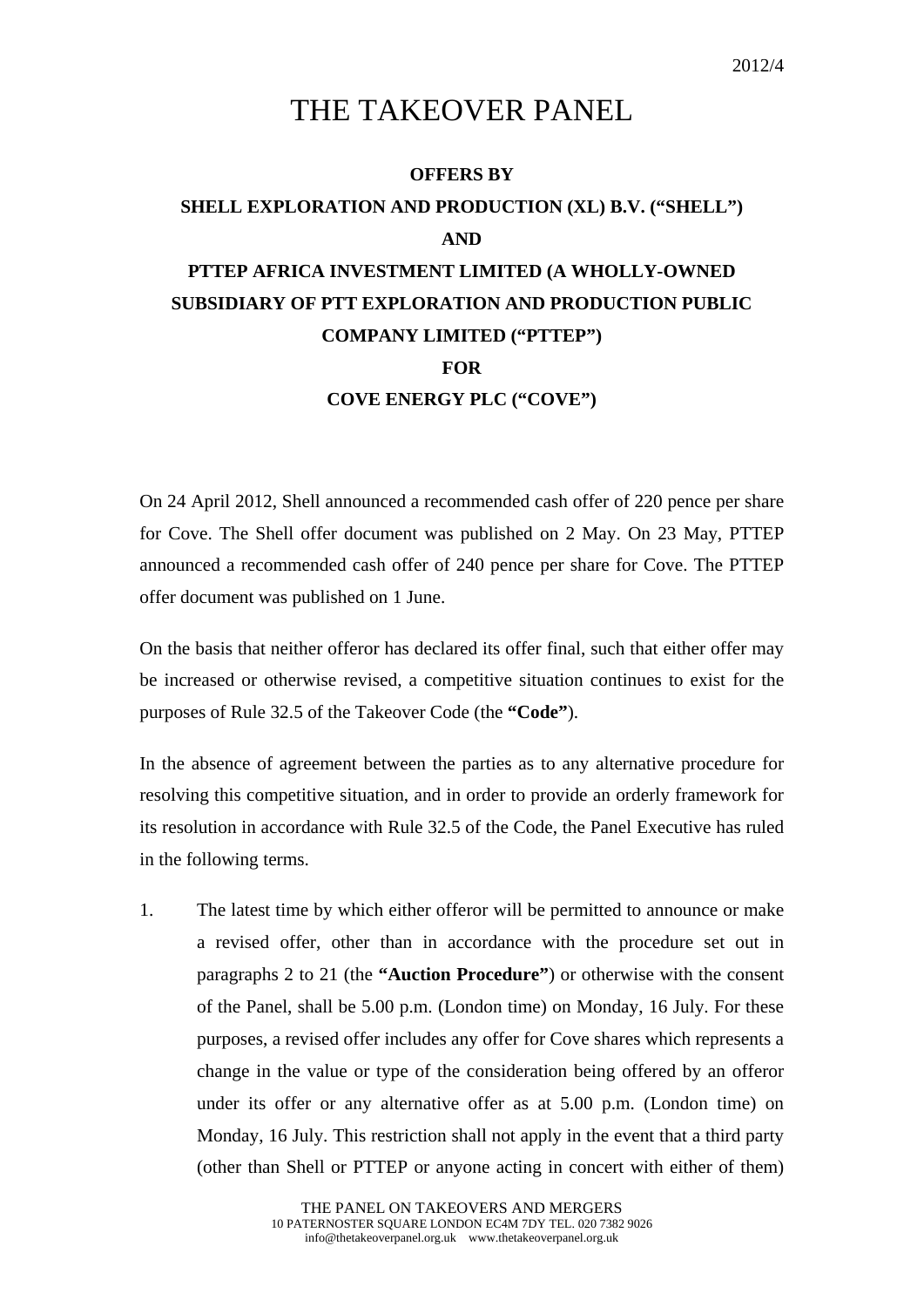announces a firm intention to make an offer for Cove under Rule 2.7 of the Code.

- 2. If a competitive situation continues to exist as at 5.00 p.m. (London time) on Monday, 16 July, the Auction Procedure shall operate as regards any revision of either offeror's offer.
- 3. If either offeror wishes to announce a revised offer after 5.00 p.m. (London time) on Monday, 16 July, the full text of the revised offer announcement (an **"Offer Announcement"**) must be:
	- (a) submitted, after 3.00 p.m. but before 4.30 p.m. (in each case London time) on the relevant day, to the Panel Executive; and
	- (b) submitted, before 5.00 p.m. (London time) on the relevant day, for publication in accordance with Rule 2.9 of the Code, embargoed for publication until that time.
- 4. If an offeror submits an Offer Announcement to the Panel Executive in accordance with paragraph  $3(a)$ , it must then proceed to publish that Offer Announcement, without any amendment and in accordance with paragraph 3(b), unless the Panel otherwise consents or directs. If an offeror has not submitted an Offer Announcement to the Panel Executive in accordance with paragraph 3(a) then, without prejudice to the generality of paragraph 12(a), it may not then publish any revised offer announcement (whether or not in purported compliance with paragraph 3(b)) on the day in question.
- 5. For the purposes of the Auction Procedure, the only manner in which either offeror may revise its offer is by unconditionally increasing, by a fixed amount in whole pence, the cash consideration payable under its offer. Neither offeror may introduce any form of alternative consideration or increase the value of the cash consideration payable under its offer by reference to a formula (including, without limitation, a formula that is determinable by reference to the value of any other offer).
- 6. Either or both offerors may announce a revised offer on Tuesday, 17 July (the **"Auction Start Date"**).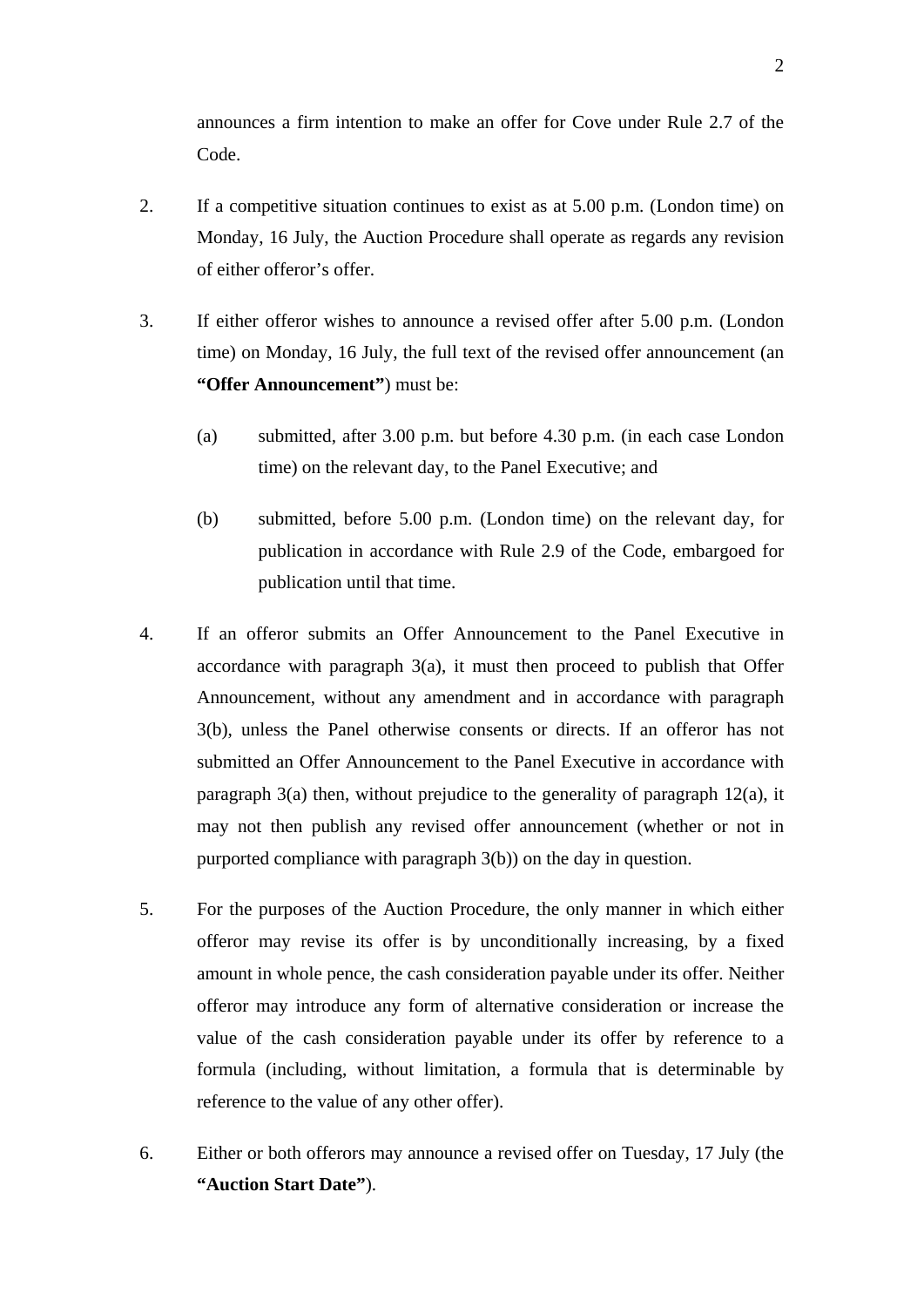- 7. An offeror shall then be able to announce a revised offer on Wednesday, 18 July provided the other offeror has announced a revised offer on Tuesday, 17 July. If neither offeror has announced a revised offer on Tuesday, 17 July, the Auction Procedure shall end at 5.00 p.m. (London time) on Tuesday, 17 July.
- 8. Subject to any requirements of the Panel as envisaged by paragraph 13, the process described in paragraph 7 shall then continue *mutatis mutandis* on sequential days unless and until, on any given day, neither offeror announces a revised offer, in which case the Auction Procedure shall end at 5.00 p.m. (London time) on the day in question.
- 9. Each offeror may make only one Offer Announcement per day during the Auction Procedure (including on the Auction Start Date) and any such Offer Announcement must follow the procedures described in paragraph 3 and comply with Rule 2.7(d) of the Code.
- 10. If either offeror announces a revised offer during the Auction Procedure it must (except with the consent of the Panel) publish its revised offer document on or before the seventh day after the date on which the last revised offer is announced by either offeror in accordance with the Auction Procedure. The Panel will consult the board of Cove with regard to any request made by an offeror whose offer following the end of the Auction Procedure represents the lower offer for a dispensation from any obligation to publish a revised offer document. Any such dispensation may be given on such terms as the Panel in its absolute discretion considers appropriate.
- 11. If the Auction Procedure results in the announcement of a revised offer by either offeror, the offer timetable shall be extended such that the latest date on which either offer may become or be declared unconditional as to acceptances will be the fourteenth day after the latest date on which either offeror publishes its revised offer document in accordance with paragraph 10.
- 12. Between 5.00 p.m. (London time) on Monday, 16 July and the conclusion of the Auction Procedure:
	- (a) none of Cove, Shell or PTTEP nor any person acting in concert with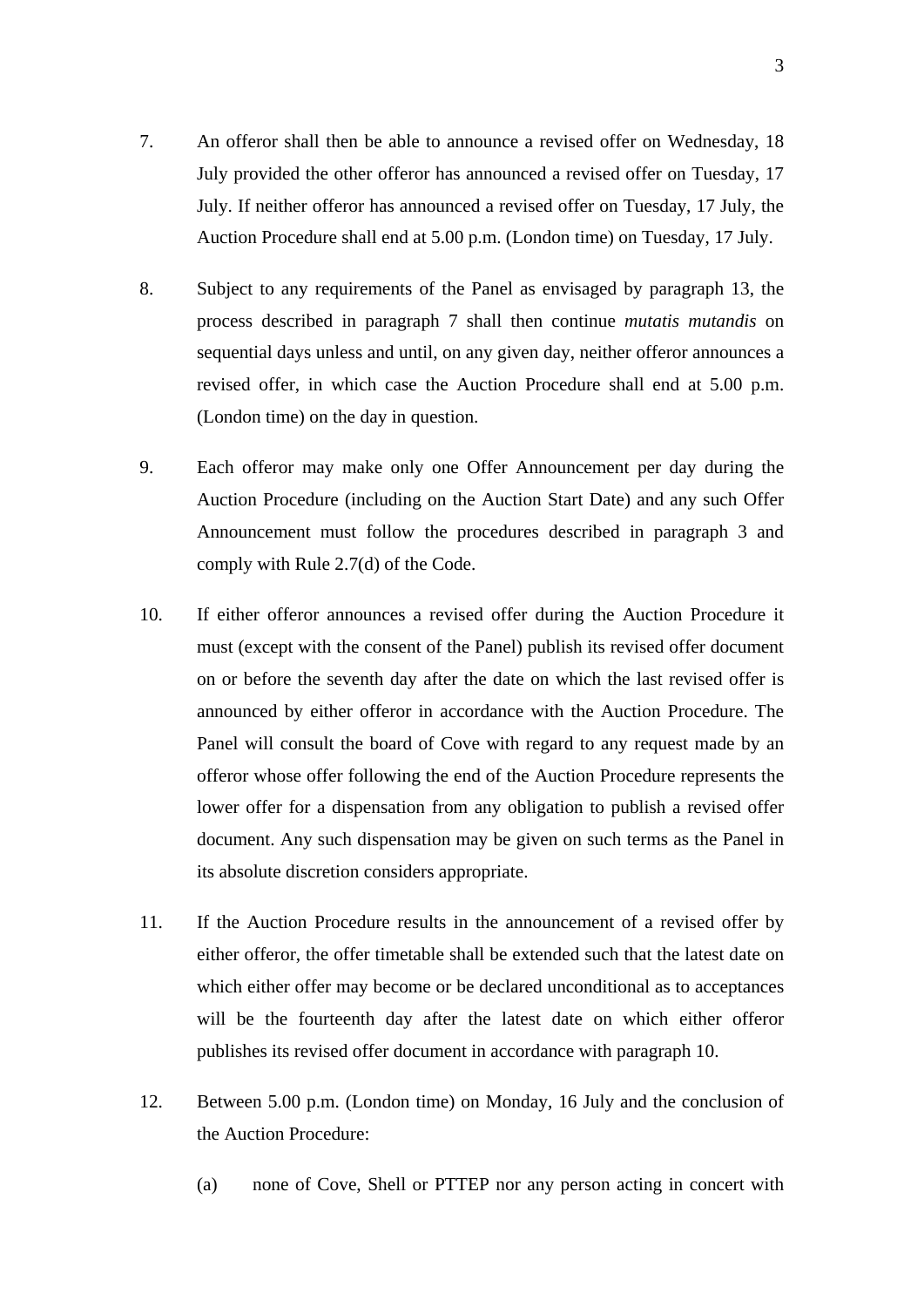any of them may, without the prior consent of the Panel, make any public statement in relation to or which could reasonably be expected to affect the orderly operation of the Auction Procedure (including in relation to any revised offer announced by an offeror) or in relation to the terms of Shell's or PTTEP's offer; and

- (b) neither offeror nor any person acting in concert with it may deal in relevant securities of Cove or take any steps to procure, amend or renew any irrevocable commitment or letter of intent in relation to Shell's or PTTEP's offer (whether or not either such offer is revised). Following the end of the Auction Procedure, neither offeror nor any person acting in concert with it may, during the offer period, acquire any interest in relevant securities of Cove on better terms than those of its offer.
- 13. Pursuant to Note 2 on Rule 32.5 of the Code, the Panel may impose a final time limit for announcing revised offers under the Auction Procedure, taking into account representations made by the board of Cove, the revised offers announced during the Auction Procedure and the duration of the Auction Procedure. In the event that the Panel Executive imposes any such final time limit it will be a further requirement of the Auction Procedure that the cash consideration payable under any revised offer announced by Shell must be at an odd-numbered price and that the cash consideration payable under any revised offer announced by PTTEP must be at an even-numbered price.
- 14. If an offeror purports to revise its offer in a manner which the Panel determines to be in breach of these rules, the Panel may, in its absolute discretion, declare any such revision to be null and void.
- 15. The Auction Procedure will end only in accordance with paragraphs 7 or 8 or following the expiry of any time limit imposed by the Panel as envisaged by paragraph 13.
- 16. Time shall be of the essence for the purposes of the interpretation of these rules, unless the Panel otherwise agrees. All times referred to in these rules are to British Summer Time (as stated on the webpage